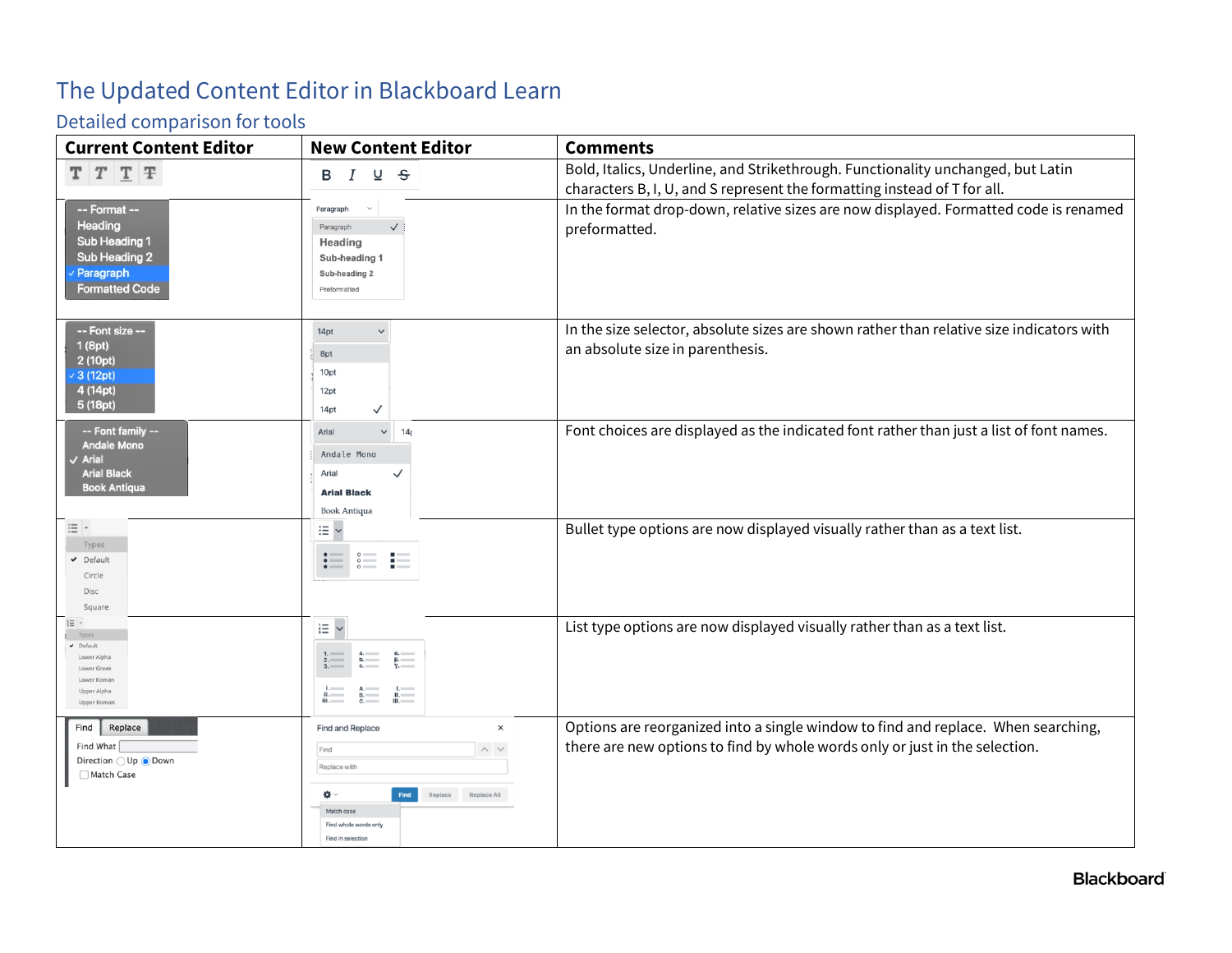| <b>Current Content Editor</b>                                                   | <b>New Content Editor</b>                                                                                                                                                                         | <b>Comments</b>                                                                                                                                                                                                                                                                                                                                                                                                                                                                                                                                                                                                                                                                                                                                                                                                                                                                                                                                                                                                                                                                                                      |
|---------------------------------------------------------------------------------|---------------------------------------------------------------------------------------------------------------------------------------------------------------------------------------------------|----------------------------------------------------------------------------------------------------------------------------------------------------------------------------------------------------------------------------------------------------------------------------------------------------------------------------------------------------------------------------------------------------------------------------------------------------------------------------------------------------------------------------------------------------------------------------------------------------------------------------------------------------------------------------------------------------------------------------------------------------------------------------------------------------------------------------------------------------------------------------------------------------------------------------------------------------------------------------------------------------------------------------------------------------------------------------------------------------------------------|
| More Colors                                                                     | $\blacktriangle$ $\vee$<br>$\overline{\mathbb{A}}$                                                                                                                                                | Text and background color selection menus have been reorganized. Color picker<br>options have been simplified into a page instead of having multiple tabs. The<br>"highlight color" tool has been renamed the "background color" tool.                                                                                                                                                                                                                                                                                                                                                                                                                                                                                                                                                                                                                                                                                                                                                                                                                                                                               |
| Picker Palette Named<br><b>Color Picke</b><br>Color: #888888<br>Cancel<br>Apply | <b>Color Picker</b><br>$\times$<br>R 156<br>G 40<br>$R$ $40$<br># 9c2828                                                                                                                          |                                                                                                                                                                                                                                                                                                                                                                                                                                                                                                                                                                                                                                                                                                                                                                                                                                                                                                                                                                                                                                                                                                                      |
|                                                                                 | $\frac{1}{2}$                                                                                                                                                                                     | The remove formatting icon has changed.                                                                                                                                                                                                                                                                                                                                                                                                                                                                                                                                                                                                                                                                                                                                                                                                                                                                                                                                                                                                                                                                              |
| $X \cup$<br>O                                                                   | Ô<br>Ō<br>Ж<br><b>Paste Formatting Options</b><br>Choose to keep or remove formatting in the pasted content<br>sctively Prepare for Distance Lea<br><b>NE BELIEVE</b><br>learning is for everyone | Cut and copy are generally unchanged. Paste has one change and several<br>enhancements.<br>When pasting a link for the following websites, it will automatically be<br>converted into embedded media content: YouTube, Daily Motion, Vimeo.<br>The New York Times, WordPress, SlideShare, and Facebook will embed<br>summary previews of the linked content.<br>Pasting from Microsoft Word and Excel has been improved and now supports<br>retaining images as part of the paste.<br>When pasting, a new option is displayed regarding whether to remove or keep<br>formatting. The keep option will retain all formatting from the source. The<br>remove formatting option will retain basic HTML formatting such as heading<br>sizes, bold, and italic, but will remove the extraneous style formatting from<br>sources such as Microsoft Word. This means the remove formatting option is<br>not the same as pasting text only.<br>If you click the paste button when using a browser that disallows access to<br>the clipboard, the warning message appears now in the editor instead of in a<br>browser alert. |
| Q                                                                               | Q                                                                                                                                                                                                 | In the search tool, find and replace options have been unified into a single view rather<br>than split into tabs. Arrow buttons are used to search up or down. A new option has<br>been added for searching only in selected content.                                                                                                                                                                                                                                                                                                                                                                                                                                                                                                                                                                                                                                                                                                                                                                                                                                                                                |

## **Blackboard**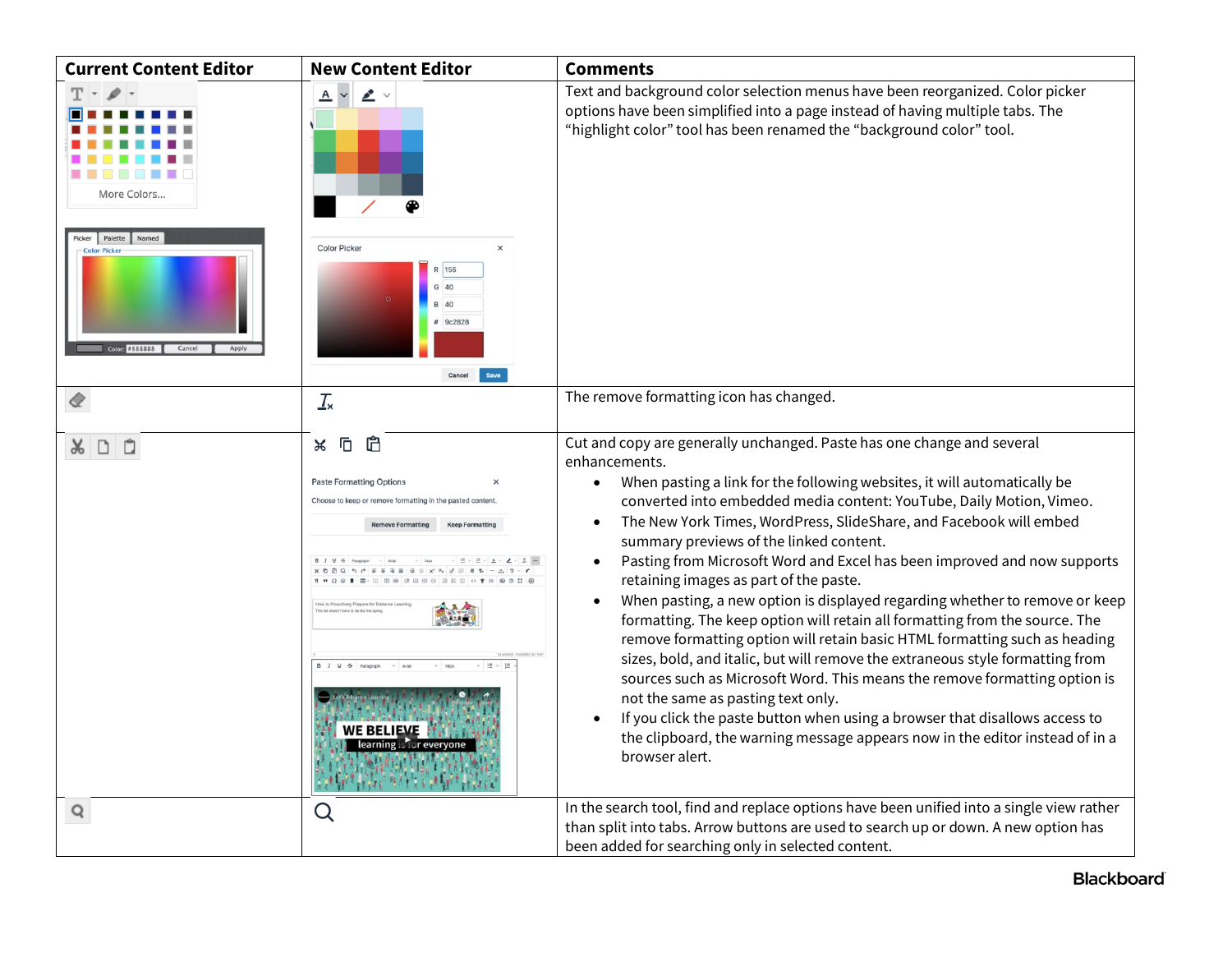| <b>Current Content Editor</b>                                                                                               | <b>New Content Editor</b>                                                                                                                                                               | <b>Comments</b>                                                                                                                                                                                                                                                                                                                                                                                                                                                          |
|-----------------------------------------------------------------------------------------------------------------------------|-----------------------------------------------------------------------------------------------------------------------------------------------------------------------------------------|--------------------------------------------------------------------------------------------------------------------------------------------------------------------------------------------------------------------------------------------------------------------------------------------------------------------------------------------------------------------------------------------------------------------------------------------------------------------------|
| Replace<br>Find  <br>Find What<br>Direction ○ Up ● Down<br>Match Case                                                       | <b>Find and Replace</b><br>$\times$<br>$\wedge\hspace{0.1cm} \vee$<br>Find<br>Replace with<br>₩ √<br>Replace All<br>Replace<br>Match case<br>Find whole words only<br>Find in selection |                                                                                                                                                                                                                                                                                                                                                                                                                                                                          |
| <b>IO</b>                                                                                                                   | $\rightarrow$<br>↽                                                                                                                                                                      | Undo and redo are unchanged.                                                                                                                                                                                                                                                                                                                                                                                                                                             |
| 目目<br>≣<br>≣                                                                                                                | ミ<br>$\equiv$<br>≣<br>₽                                                                                                                                                                 | Text justification options are unchanged.                                                                                                                                                                                                                                                                                                                                                                                                                                |
| 들<br>≝                                                                                                                      | 福<br>$\equiv$                                                                                                                                                                           | Tool names on tooltips updated to "increase indent" and "decrease indent" rather<br>than "indent" and "outdent."                                                                                                                                                                                                                                                                                                                                                         |
| T,                                                                                                                          | $\times^2$ $\times_2$                                                                                                                                                                   | Icons for superscript and subscript were updated.                                                                                                                                                                                                                                                                                                                                                                                                                        |
| د ج<br>mouter to the Attach File area or use the browse func<br>tory. If you want to email a link to an<br>Cancel<br>Insert | \$<br>゙゙<br>Insert/edit link<br>$\times$<br>Text to display<br>Open link in<br>Current window<br>Save<br>Cancel                                                                         | The link options are now only for configuring weblinks-adding files or linking to items<br>in the Content Collection are now done in the add content menu. The unlink option<br>can now only be clicked when the selected content has an associated link. The option<br>to assign a class to the link that was confusing for most users has been removed.                                                                                                                |
| $-$ T $\leq$                                                                                                                | Я<br>¶<                                                                                                                                                                                 | Text direction controls are unchanged.                                                                                                                                                                                                                                                                                                                                                                                                                                   |
| Horizontal Rule<br>Width<br>$\overline{\phantom{a}}$<br>px<br>Normal<br>$\check{~}$<br>Height<br>No Shadow $\Box$           | 出                                                                                                                                                                                       | The line and horizontal rule tools have been replaced with a simple horizontal line tool<br>that no longer has or requires additional configuration. The icon for inserting a non-<br>breaking space has been updated.                                                                                                                                                                                                                                                   |
| "≻ ∗<br>Languages<br>↓ US English<br>Spanish                                                                                | 뻇<br>English (United Kingdom)<br>Français (France)<br>Nederlands (Nederland)                                                                                                            | The spellchecker has changed significantly.<br>The dictionaries have all been updated and expanded.<br>$\bullet$<br>Spell-checking is now a user-initiated action. Instead of toggling it off and on<br>$\bullet$<br>in the editor window, when the user clicks the spellchecker tool, the user is<br>presented with an interface for navigating and correcting spelling errors.<br>The availability of spell-check dictionaries is determined by your<br>administrator. |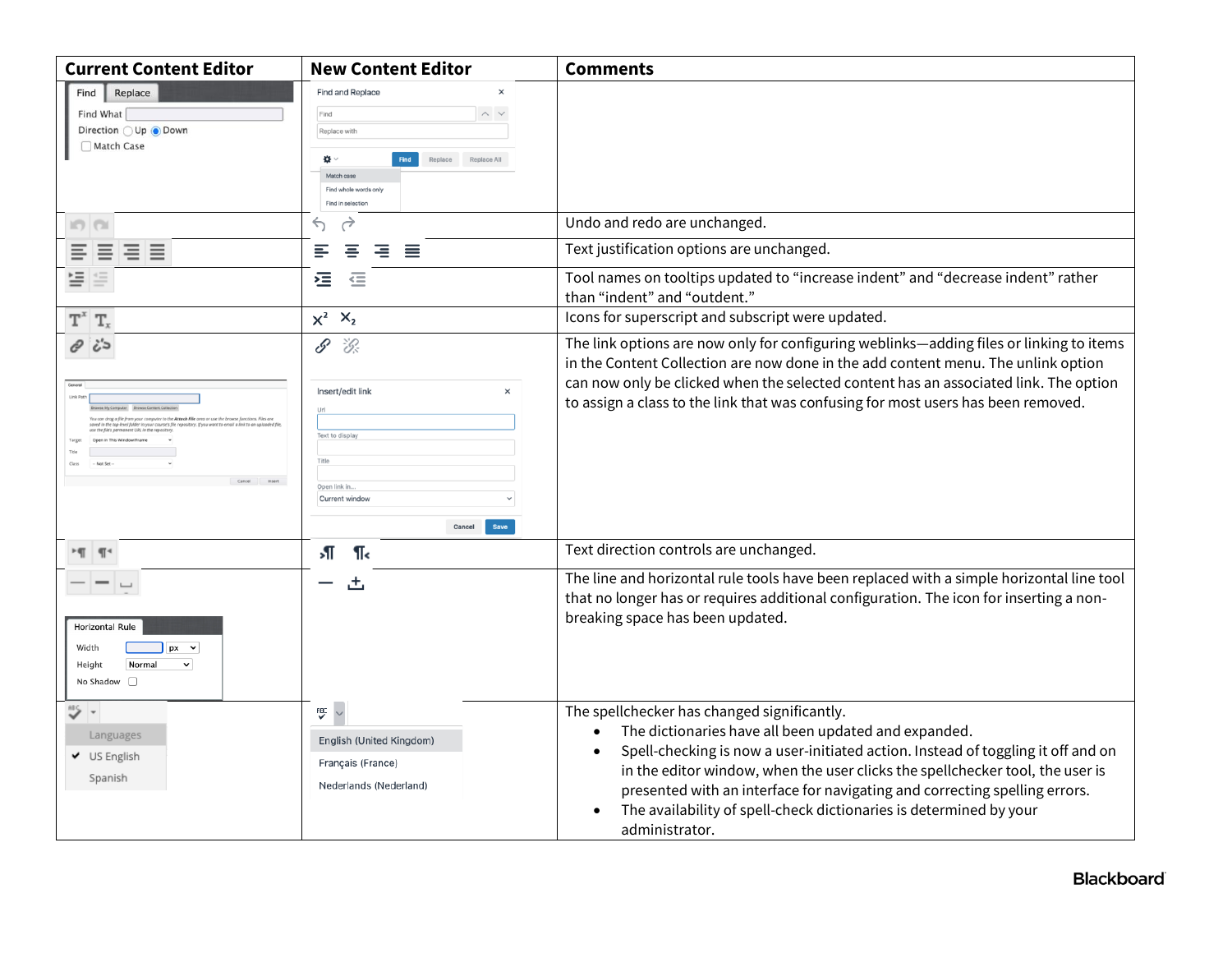| <b>Current Content Editor</b>                                                                                           | <b>New Content Editor</b>                                                                                                                                                   | <b>Comments</b>                                                                                                                                                                                                                                                                                                                                                                                                                                                       |
|-------------------------------------------------------------------------------------------------------------------------|-----------------------------------------------------------------------------------------------------------------------------------------------------------------------------|-----------------------------------------------------------------------------------------------------------------------------------------------------------------------------------------------------------------------------------------------------------------------------------------------------------------------------------------------------------------------------------------------------------------------------------------------------------------------|
|                                                                                                                         | $\times$<br>Spellcheck<br>Misspelled word<br>thorouhaly<br>Suggestions<br>thoroughly<br>thorough<br>through<br>throughway<br>thrush<br>porously                             | The default selection of language for the user in the editor is prioritized on 1)<br>$\bullet$<br>any enforced course language, 2) the user's selected preferred language, 3)<br>the system default if there isn't a match with 1 or 2, then 4) US English if no<br>other match could be made.<br>Supported languages: English (US), English (UK), Danish, Dutch, Finnish,<br>$\bullet$<br>French, German, Italian, Norwegian (NB), Portuguese (BR), Spanish, Swedish |
| Þ<br>ster to the Attach File area or use the br<br>your course's file repository. If you want to email a link to an upl | $\oplus$<br>Add conten<br>Common Tools<br><b>Insert Local Files</b>                                                                                                         | Adding attachments and media have changed. Now, select the add button (+) for all<br>sources and options for adding content. If you select a file, the Content Editor will now<br>automatically recognize what kind of a file it is. You can still edit the display options<br>and add alt text by right-clicking on the item.                                                                                                                                        |
|                                                                                                                         | <b>Insert from Content Collection</b><br><b>Insert from Cloud Service</b>                                                                                                   | When adding local files, multiple files can now be selected at once using standard<br>desktop actions (shift or control/command). Because the change in workflow<br>removed the pre-upload properties page when uploading a file to link, there is no<br>longer a drag-and-drop hotspot. For images and video, the ability to add multiple at                                                                                                                         |
|                                                                                                                         | Cut<br><b>XX</b>                                                                                                                                                            | once is a new capability. Controls for applying advanced settings such as class, style,<br>and mouse-over images have been removed for a simpler user experience. Because<br>images and media are automatically recognized and embedded, you can't create a<br>text link to these types of files anymore.                                                                                                                                                             |
|                                                                                                                         | <b>门</b> Copy #C<br><b>门</b> Paste %\<br>on Image.                                                                                                                          | When linking to an HTML file in the Content Collection, users were given multiple<br>permissions options that could be confusing for users and result in linked websites<br>that weren't visible to course users. Now there is a single behavior to grant students                                                                                                                                                                                                    |
|                                                                                                                         | Insert/edit image<br>Source<br>https://technicalpreview.blackboard.com/sessions/F0/F034<br>Diagram shows growth in popularity of smartphones. At left<br>287<br>۵<br>Cancel | read access to all files and folders in the same folder as the linked HTML file. A warning<br>is given that if this isn't acceptable, files should be reorganized before linking.                                                                                                                                                                                                                                                                                     |
| $\mathbf{f}_x$                                                                                                          | V                                                                                                                                                                           | Accessibility in the equation editor has been improved. The image of the authored<br>formula automatically has alt text added that describes the formula. The alt text will<br>be in the language of the formula author if using Arabic, Chinese, English, French,<br>German, Norwegian (NB), Norwegian (NN), Portuguese (BR), and Spanish; otherwise,                                                                                                                |
| • Mashups                                                                                                               | $\oplus$                                                                                                                                                                    | alt tags will be English. The icon for accessing the editor has also been updated.<br>Embedding content from third-party tools has changed. Now, select the add button (+)                                                                                                                                                                                                                                                                                            |
|                                                                                                                         |                                                                                                                                                                             | for all sources and options for adding content.                                                                                                                                                                                                                                                                                                                                                                                                                       |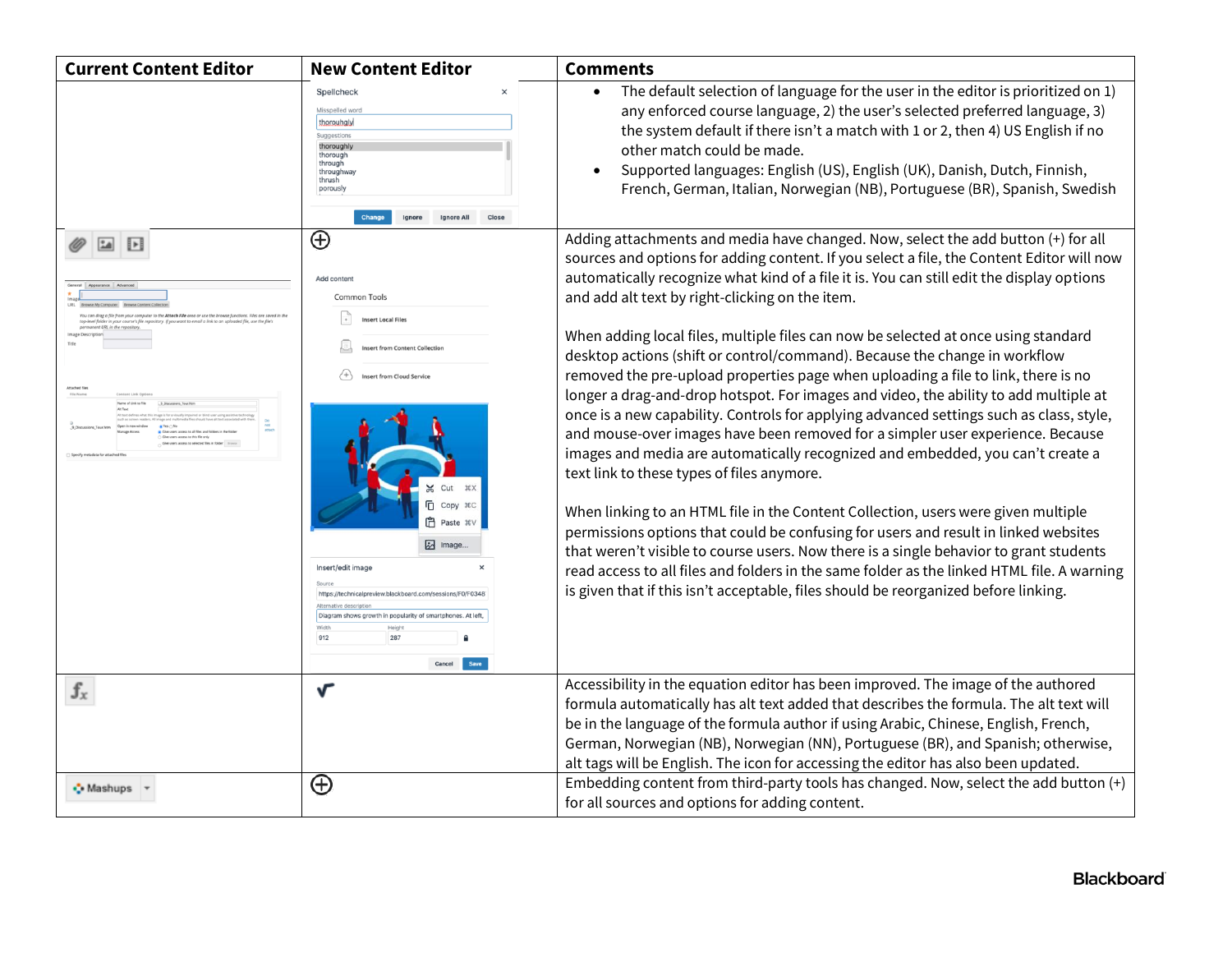| <b>Current Content Editor</b>                                         | <b>New Content Editor</b>                                                                                                   | <b>Comments</b>                                                                                                                                                                                                                                                                                                                                                                                                       |
|-----------------------------------------------------------------------|-----------------------------------------------------------------------------------------------------------------------------|-----------------------------------------------------------------------------------------------------------------------------------------------------------------------------------------------------------------------------------------------------------------------------------------------------------------------------------------------------------------------------------------------------------------------|
|                                                                       | <b>Additional Tools</b><br><b>Blackboard Collaborate</b><br>Dropho<br><b>Flickr Photo</b>                                   |                                                                                                                                                                                                                                                                                                                                                                                                                       |
| ⊙                                                                     | $\oplus$                                                                                                                    | YouTube videos can be added either by going to the "Add Content" menu or pasting a<br>link in the content area, which will convert to an embedded video. YouTube has<br>discontinued its webcam record feature, so this has been removed from the Content<br>Editor tool options.                                                                                                                                     |
| П                                                                     | ¶                                                                                                                           | Tool renamed-now called "show invisible characters" instead of "show nonprinting<br>characters."                                                                                                                                                                                                                                                                                                                      |
| 66                                                                    | 99                                                                                                                          | Blockquote tool unchanged, although the icon updated slightly.                                                                                                                                                                                                                                                                                                                                                        |
| $\circled{c}$<br>♠:<br>♠                                              | Ω<br>Special character                                                                                                      | The "symbol" tool has been renamed "special character." The special character library<br>has been expanded, and items are now categorized. Users can search for a symbol.<br>The HTML code for a symbol is no longer displayed. At release, the search feature will<br>be limited to English.                                                                                                                         |
| ☺<br><b>Insert Emotion:</b><br>Use left and right arrows to navigate. | ☺<br>Emoticons<br>$\mathbf{A}$<br>Symbol<br>Animals and Nati<br>Food and Dr<br>Activity<br>Trauel and P<br>Objects<br>Flags | The emoticons library has been expanded, and items are now categorized. Users can<br>also search for a particular emoji. At release, the search feature will be limited to<br>English.                                                                                                                                                                                                                                |
| 雷                                                                     |                                                                                                                             | Icon for inserting an anchor has been updated to look like a bookmark.                                                                                                                                                                                                                                                                                                                                                |
|                                                                       | 田田田<br>Œ<br>田へ<br>$\boxed{\mathbf{x}}$<br>æ<br>æ<br>用 出 図                                                                   | Table management functionality is mostly the same, but there are some changes to<br>behavior and tool organization. Creating a table has been simplified with a grid<br>selector instead of a pop-up. There are now distinct buttons for accessing table<br>properties and deleting the table. There are no longer buttons for merging or splitting<br>cells. This is now done to selected cells in the context menu. |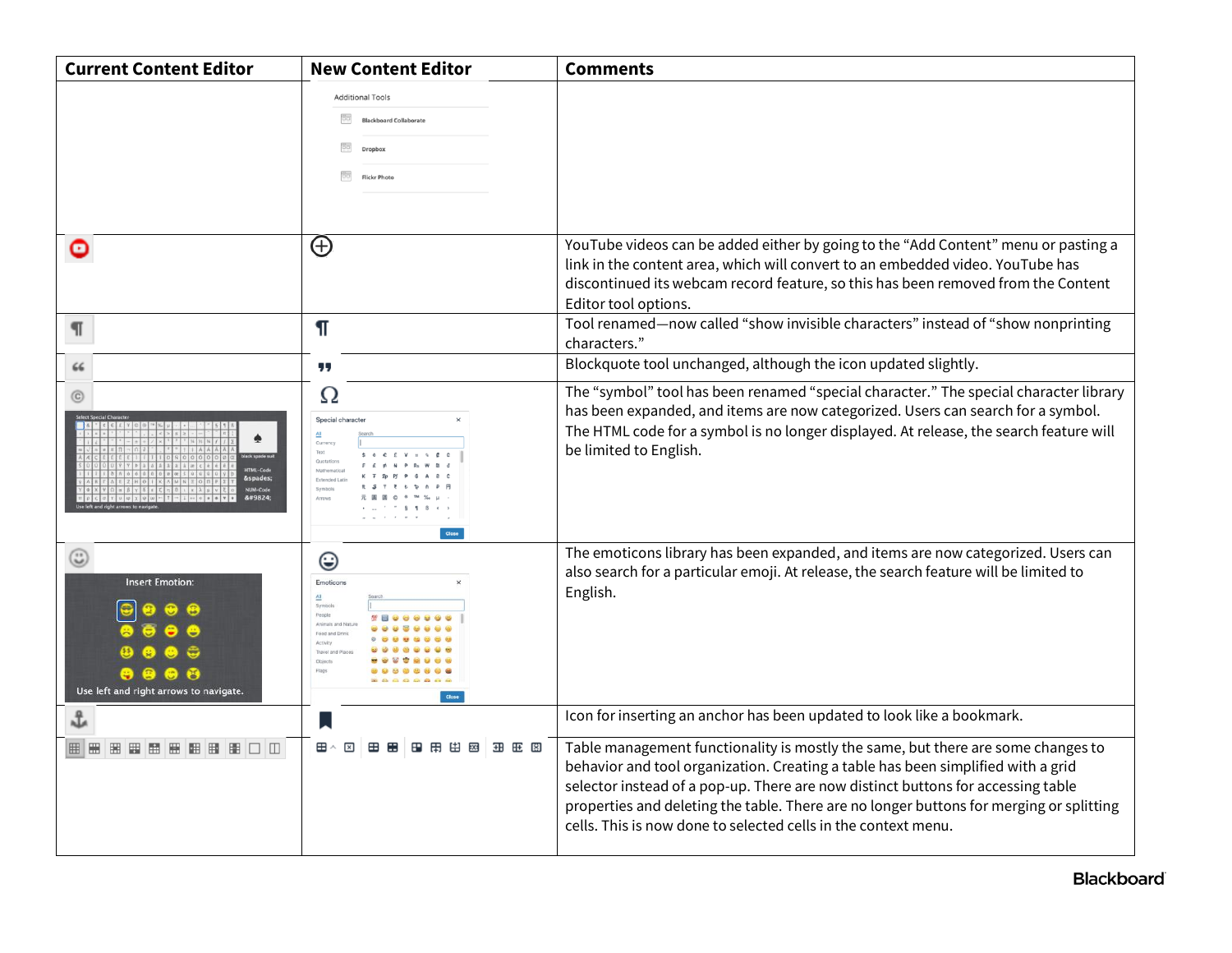| <b>Current Content Editor</b>                                                                                                                                                                                  | <b>New Content Editor</b>                                                                                                                                                                   | <b>Comments</b>                                                                                                                                                                                                                                                  |
|----------------------------------------------------------------------------------------------------------------------------------------------------------------------------------------------------------------|---------------------------------------------------------------------------------------------------------------------------------------------------------------------------------------------|------------------------------------------------------------------------------------------------------------------------------------------------------------------------------------------------------------------------------------------------------------------|
| General Advanced<br>$\vert$ 2<br>$\overline{2}$<br>Columns<br>Rows<br>Cell Padding<br>Cell Spacing<br>- Not Set -- '<br>Alignment<br>Borde<br>Width<br>Height<br>-- Not Set -<br>Class<br><b>Table Caption</b> | <b>EB</b> Table<br>Cell<br>Row<br>Column<br>Table properties<br>6x5<br>Delete table<br>Cell<br>ゝ<br><b>En</b> Cell properties<br>Row<br>田 Merge cells<br>Column<br>᠈<br><b>最</b> Split cell | When adding tables, column widths default to use percentages rather than fixed<br>widths for greater responsiveness across devices.                                                                                                                              |
| HTML ESS<br>Cancel Update                                                                                                                                                                                      | <><br>Source code<br>tak the magic # ball a question: (press                                                                                                                                | The HTML editor now shows line counts and formats text for greater readability. The<br>CSS editor tool has been removed to simplify the experience. Advanced users can<br>apply styles in the HTML editor.                                                       |
| Not available                                                                                                                                                                                                  | $\dot{\bm{\pi}}$                                                                                                                                                                            | The new accessibility checker helps authors make content more accessible while<br>they're creating content. Alternative text can be added, and formatting issues<br>corrected when reviewing the content with the tool. The checker uses WCAG 2.0<br>guidelines. |
| Not available                                                                                                                                                                                                  | $\{;\}$<br>ans: v. True                                                                                                                                                                     | The new code sample tool allows code snippets to be displayed and properly<br>formatted inline without being processed as actual code and removed for security<br>reasons.                                                                                       |